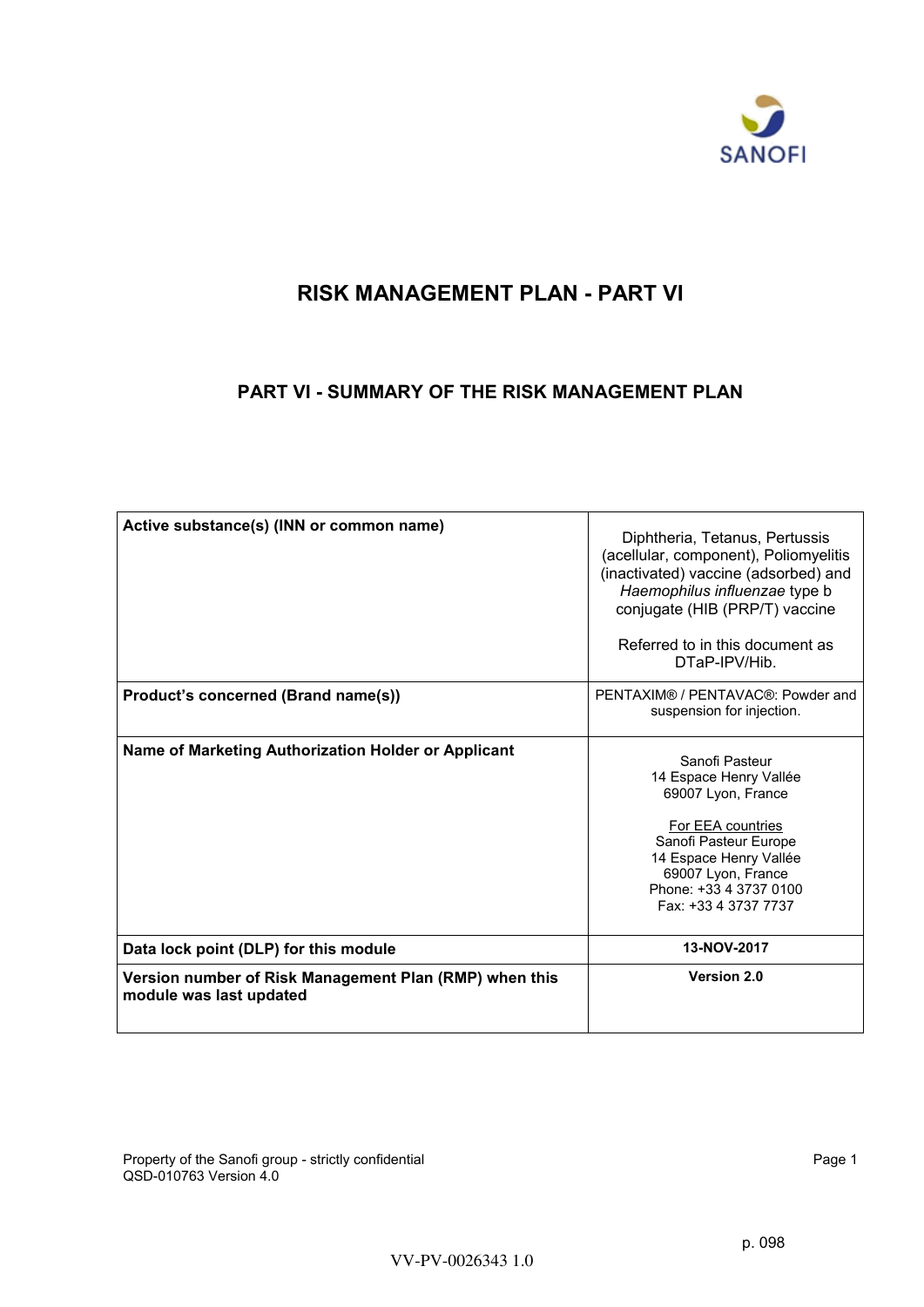# **TABLE OF CONTENTS**

<span id="page-1-0"></span>

| VI.2.   | RISKS ASSOCIATED WITH THE MEDICINE AND ACTIVITIES TO MINIMISE OR |  |
|---------|------------------------------------------------------------------|--|
| VI.2.1. |                                                                  |  |
| VI.2.2. |                                                                  |  |
|         |                                                                  |  |
|         |                                                                  |  |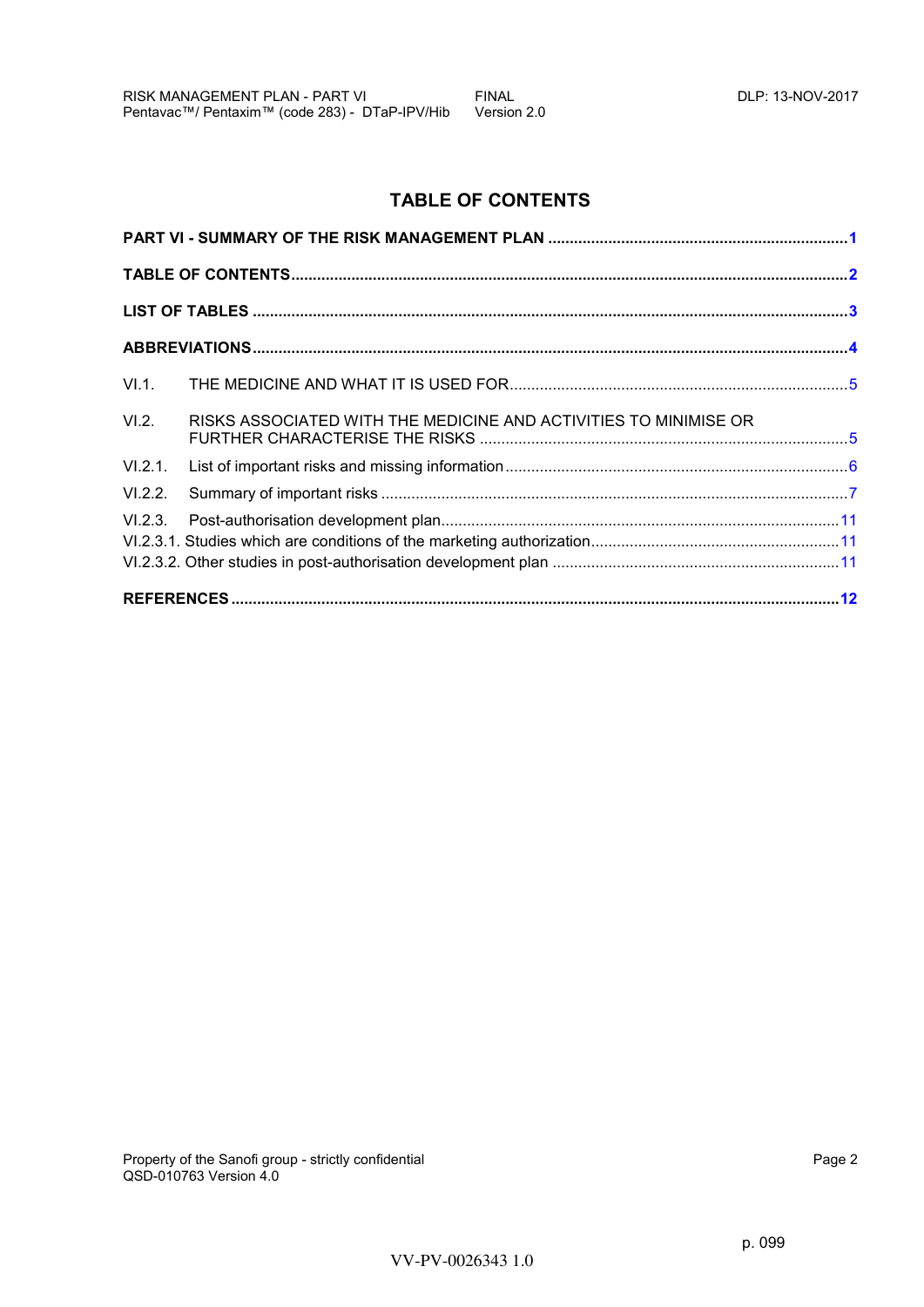## **LIST OF TABLES**

<span id="page-2-0"></span>

| Table 1 –Important risks with corresponding risk minimization activities and additional pharmacovigilance                                                                                                                                                                                               |
|---------------------------------------------------------------------------------------------------------------------------------------------------------------------------------------------------------------------------------------------------------------------------------------------------------|
| Table 2 - Important risks with corresponding risk minimization activities and additional pharmacovigilance                                                                                                                                                                                              |
| Table 3 - Important risks with corresponding risk minimization activities and additional pharmacovigilance                                                                                                                                                                                              |
| Table 4 - Important risks with corresponding risk minimization activities and additional pharmacovigilance                                                                                                                                                                                              |
| Table 5 - Important risks with corresponding risk minimization activities and additional pharmacovigilance                                                                                                                                                                                              |
| Table 6 - Important risks with corresponding risk minimization activities and additional pharmacovigilance                                                                                                                                                                                              |
| Table 7 - Missing information with corresponding risk minimization activities and additional<br>pharmacovigilance activities if any: Age groups: infants below 6 weeks of age and children above 2 years                                                                                                |
| Table 8 - Missing information with corresponding risk minimization activities and additional<br>pharmacovigilance activities if any: Missing information: Special groups: subjects with immunodepression<br>(immunodeficiency), thrombocytopenia or bleeding disorders, history of severe prematurity10 |
| Table 9 - Missing information with corresponding risk minimization activities and additional<br>pharmacovigilance activities if any: Missing information: Special groups: subjects with chronic illness 10                                                                                              |
| Table 10 - Missing information with corresponding risk minimization activities and additional<br>pharmacovigilance activities if any: Missing information: Special groups: Populations with genetic                                                                                                     |
| Table 11 - Missing information with corresponding risk minimization activities and additional<br>pharmacovigilance activities if any: Missing information: Waning of protection with regard to the acellular                                                                                            |
|                                                                                                                                                                                                                                                                                                         |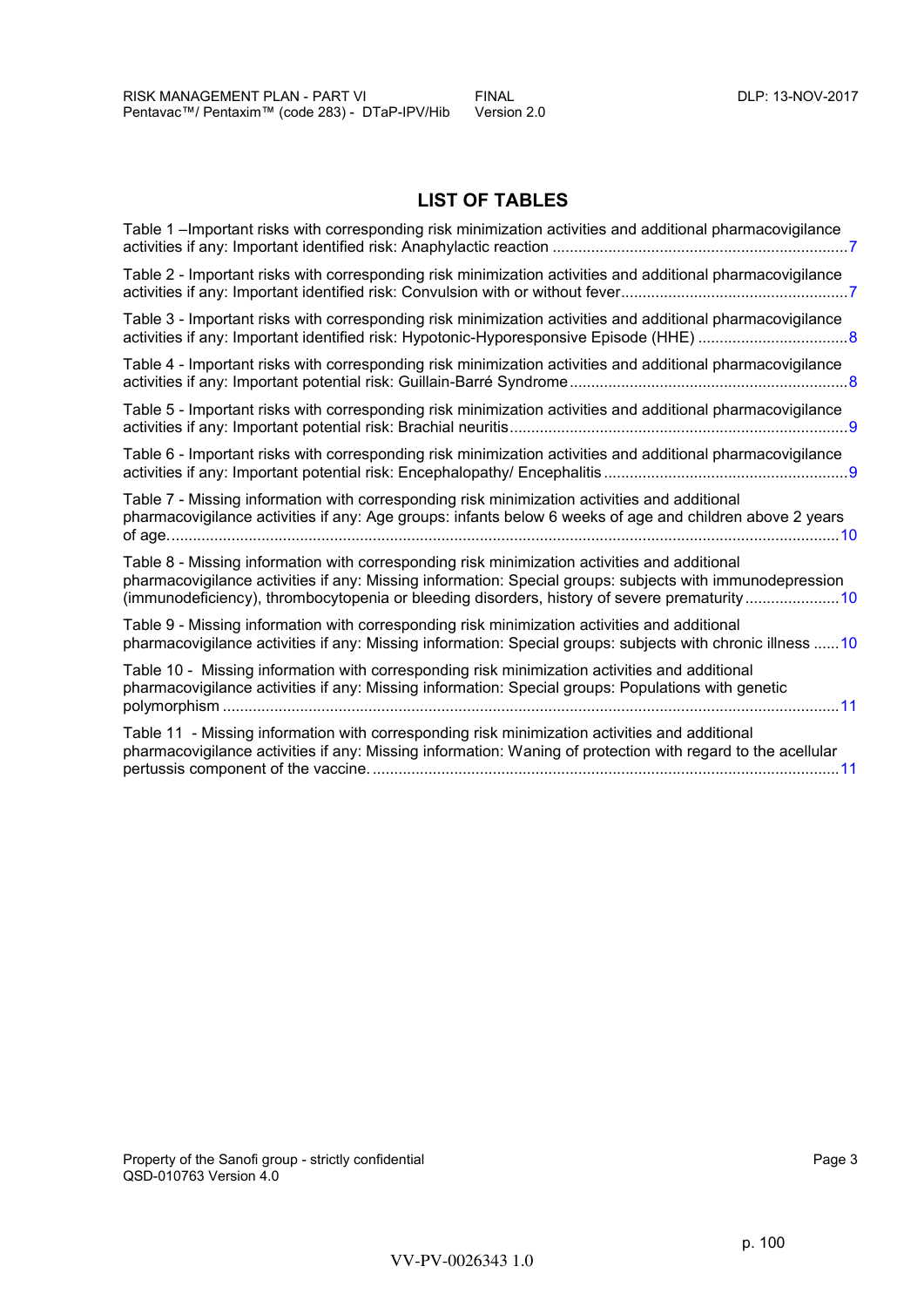# **ABBREVIATIONS**

<span id="page-3-0"></span>

| DTaP-IPV/Hib | Diphtheria, Tetanus, acellular Pertussis, inactivated Poliomyeleitis vaccine<br>-Hib (reconstituting Act-HIB) |
|--------------|---------------------------------------------------------------------------------------------------------------|
| DLP:         | Data Lock Point                                                                                               |
| EPAR:        | European Public Assessment Report                                                                             |
| <b>HHE</b>   | Hypotonic Hyporesponsive Episode                                                                              |
| RMP:         | Risk Management Plan                                                                                          |
| SmPC:        | <b>Summary of Product Characteristics</b>                                                                     |
| PBRER:       | Periodic Benefit-Risk Evaluation Report                                                                       |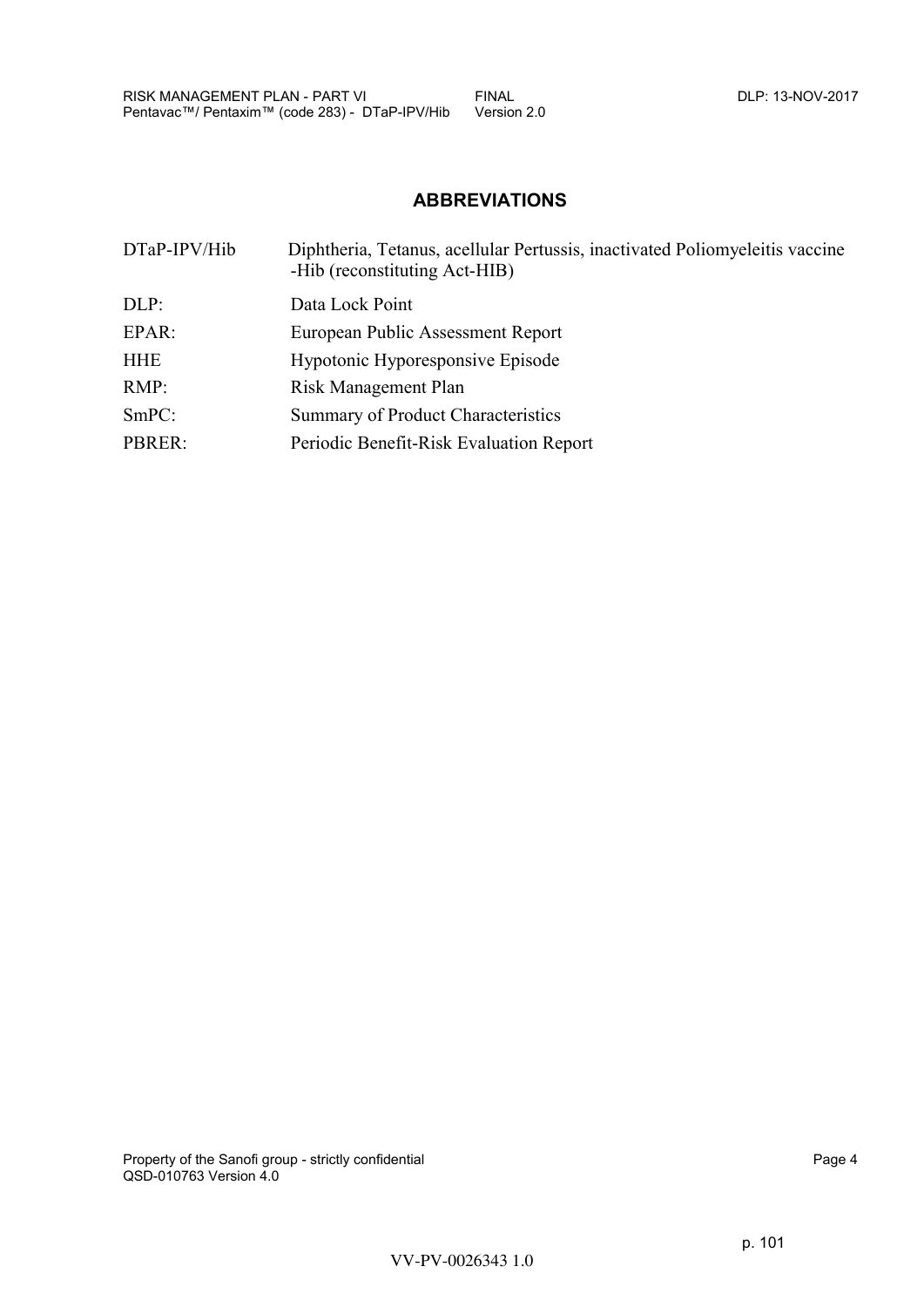## <span id="page-4-0"></span>**Summary of risk management plan for PENTAVAC®/ PENTAXIM® (DTaP-IPV/Hib)**

DTaP-IPV/Hib vaccine summary of product characteristics (SmPC) and its package leaflet give essential information to healthcare professionals and patients on how DTaP-IPV/Hib vaccine, should be used.

## **VI.1. THE MEDICINE AND WHAT IT IS USED FOR**

DTaP-IPV/Hib vaccine contains Diphtheria, Tetanus, Pertussis (acellular, component), Poliomyelitis (Inactivated) and *Haemophilus influenzae* type b conjugate (HIB (PRP/T) vaccine (adsorbed).

DTaP-IPV/Hib vaccine, suspension for injection, is obtained by reconstitution (rehydration) of the powder of conjugate Hib vaccine (vial) with the suspension of combined diphtheria, tetanus, aP and IPV, adsorbed (prefilled syringe).

DTaP-IPV/Hib vaccine is authorized for active immunization against diphtheria, tetanus, pertussis, poliomyelitis and invasive infections caused by Hib (such as meningitis, septicemia, cellulitis, arthritis, epiglottitis, pneumopathy, and osteomyelitis) (see SmPC for the full indication).

DTaP-IPV/Hib vaccine is indicated in infants and children from 6 weeks of age through 24 months of age.

## **VI.2. RISKS ASSOCIATED WITH THE MEDICINE AND ACTIVITIES TO MINIMISE OR FURTHER CHARACTERISE THE RISKS**

Important risks of DTaP-IPV/Hib vaccine, together with measures to minimize such risks and the proposed studies for learning more about DTaP-IPV/Hib vaccine's risks, are outlined in the next sections.

Measures to minimize the risks identified for medicinal products can be:

- Specific information, such as warnings, precautions, and advice on correct use, in the package leaflet and SmPC addressed to patients and healthcare professionals;
- Important advice on the medicine's packaging;
- The medicine's legal status the way a medicine is supplied to the patient (eg, with or without prescription) can help to minimize its risks.

Together, these measures constitute routine risk minimization measures.

Information about adverse reactions is collected continuously and regularly analysed, including PBRER assessment, so that immediate action can be taken as necessary. These measures constitute routine pharmacovigilance activities.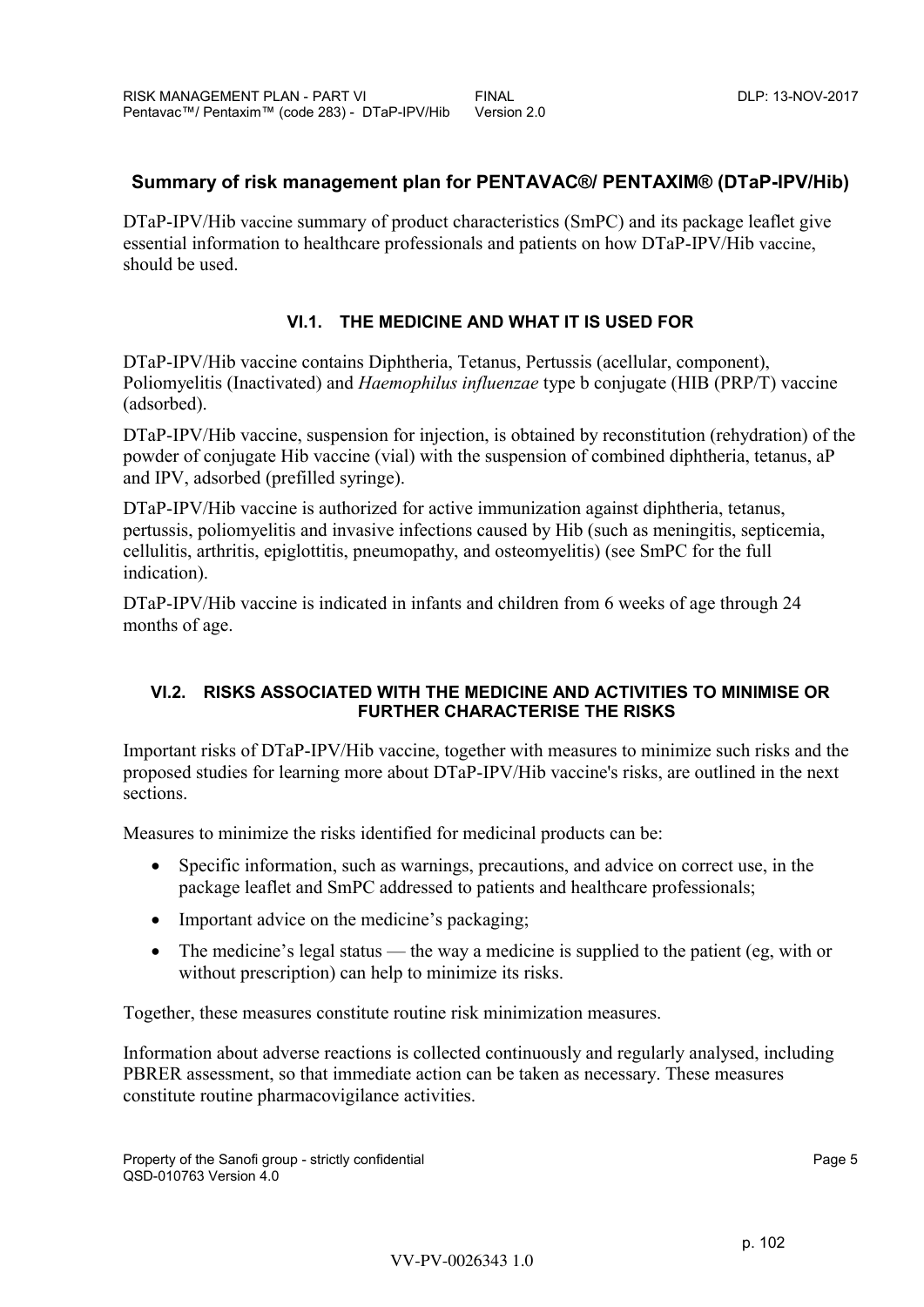<span id="page-5-0"></span>If important information that may affect the safe use of DTaP-IPV/Hib vaccine is not yet available, it is listed under 'missing information' outlined in the next section.

## **VI.2.1. List of important risks and missing information**

Any identified and potential risks of DTaP-IPV/Hib vaccine require investigation to assure product safety. Identified risks are concerns for which sufficient evidence of a link to the use of DTaP-IPV/Hib vaccine exists. Potential risks are concerns for which significant causal evidence has not been established. Missing information refers to topics for which there is no or limited data with which to determine causality.

| Important identified risks* | Anaphylactic reactions/shock*                                                                                                                                                                                                                                                                                                                  |
|-----------------------------|------------------------------------------------------------------------------------------------------------------------------------------------------------------------------------------------------------------------------------------------------------------------------------------------------------------------------------------------|
|                             | Convulsions with or without fever*                                                                                                                                                                                                                                                                                                             |
|                             | Hypotonic Hyporesponsive Episode (HHE)*                                                                                                                                                                                                                                                                                                        |
| Important potential risks** | Guillain-Barré syndrome**                                                                                                                                                                                                                                                                                                                      |
|                             | Brachial neuritis**                                                                                                                                                                                                                                                                                                                            |
|                             | Encephalopathy/Encephalitis**                                                                                                                                                                                                                                                                                                                  |
| <b>Missing information</b>  | DTaP-IPV-Hib vaccine has not been studied in:<br>Age group: in infants $\leq 6$ weeks of age,<br>and $\geq$ 24 months of age.<br>Special groups: Immunocompromised<br>individuals, subjects with<br>thrombocytopenia or bleeding disorders,<br>chronic illness and history of severe<br>prematurity. Populations with genetic<br>polymorphism. |
|                             | Waning of protection with regard to the acellular<br>pertussis component of the vaccine***                                                                                                                                                                                                                                                     |

\*Anaphylactic reaction (Sudden signs of allergy such as rash, itching or hives on the skin, swelling of the face, lips, tongue or other parts of the body, shortness of breath, wheezing or trouble breathing.); Convulsion (Fits / seizures sometimes associated with fever); HHE: Low responsiveness -low muscle tone episode;

\*\* Guillain-Barré Syndrome (rapid-onset muscle weakness as a result of damage to the peripheral nervous system); ); Brachial neuritis (decreased movement or sensation in the arm due to nerve problem); Encephalopathy/encephalitis: Diffuse disease of the brain that alters brain function or structure.

\*\*\*The protection against disease induced by most vaccinations wanes over time.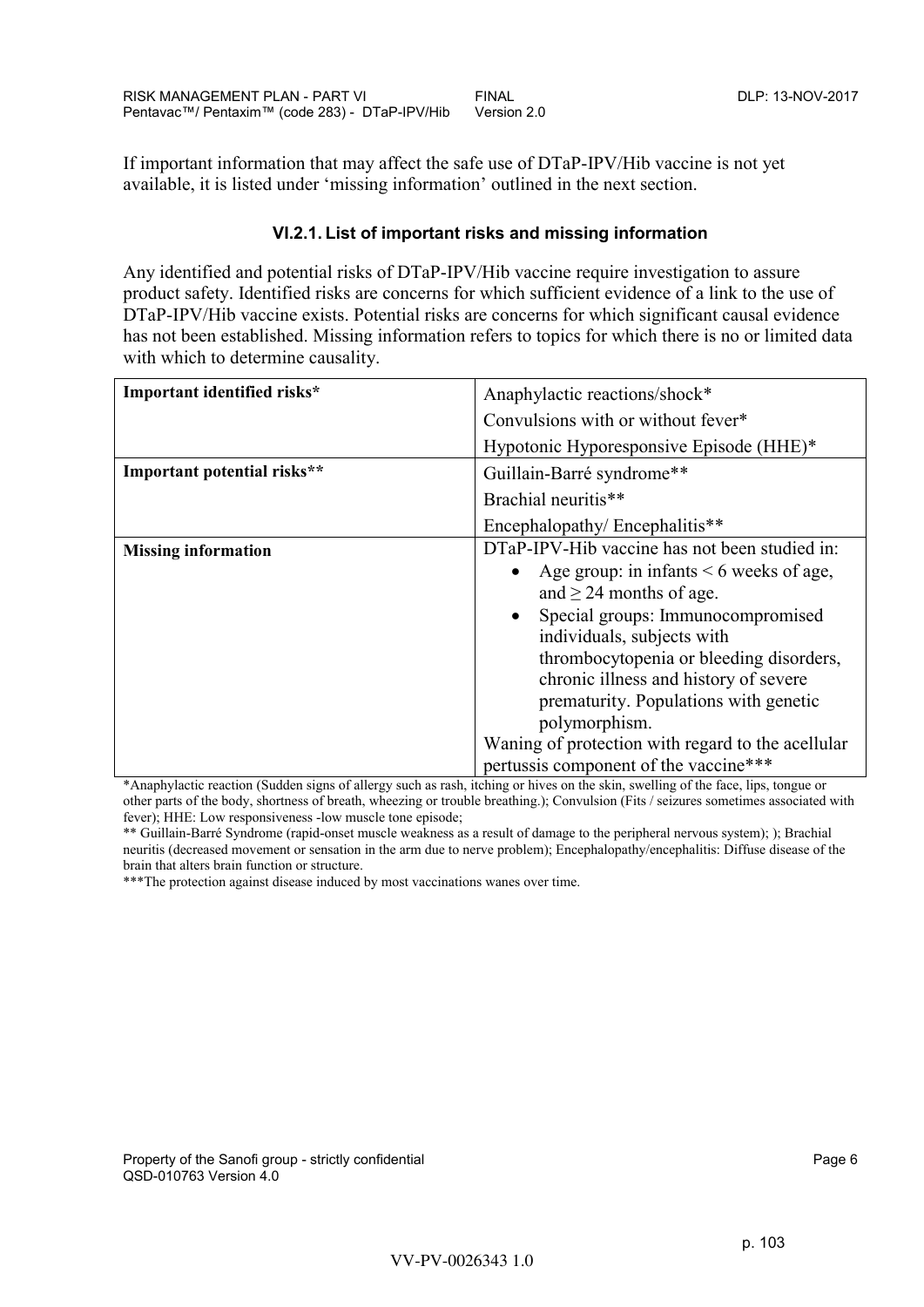## **VI.2.2. Summary of important risks**

<span id="page-6-0"></span>The safety information in the proposed Product Information is aligned to the reference medicinal product.

#### **Table 1 –Important risks with corresponding risk minimization activities and additional pharmacovigilance activities if any: Important identified risk: Anaphylactic reaction**

| Important identified risk - Anaphylactic reaction |                                                                                                                     |
|---------------------------------------------------|---------------------------------------------------------------------------------------------------------------------|
| Evidence for linking the risk to the<br>medicine  | DTaP-IPV/Hib vaccine postmarketing individual case safety reports and<br>postmarketing surveillance (PBRER).        |
| <b>Risk factors and risk groups</b>               | Anaphylactic reaction following a previous immunization. Hereditary<br>predisposition, history of atopy or allergy. |
| <b>Risk minimization measures</b>                 | <b>Routine risk minimization measures:</b>                                                                          |
|                                                   | SmPC: Labelled in sections 4.3, 4.4 and 4.8                                                                         |
|                                                   | Additional risk minimization measures:                                                                              |
|                                                   | None                                                                                                                |
| Additional pharmacovigilance activities           | Additional pharmacovigilance activities:                                                                            |
|                                                   | None                                                                                                                |

PBRER: Periodic Benefit-Risk Evaluation Report; SmPC: Summary of Product Characteristics.

#### **Table 2 - Important risks with corresponding risk minimization activities and additional pharmacovigilance activities if any: Important identified risk: Convulsion with or without fever**

| Important identified risk - Convulsion with or without fever |                                                                                                                                                                                                                                                                                                                                                                                                                                                                                                                                                                                                                                                                                                                                                        |
|--------------------------------------------------------------|--------------------------------------------------------------------------------------------------------------------------------------------------------------------------------------------------------------------------------------------------------------------------------------------------------------------------------------------------------------------------------------------------------------------------------------------------------------------------------------------------------------------------------------------------------------------------------------------------------------------------------------------------------------------------------------------------------------------------------------------------------|
| Evidence for linking the risk to the<br>medicine             | DTaP-IPV/Hib vaccine postmarketing individual case safety reports and<br>postmarketing surveillance (PBRER).                                                                                                                                                                                                                                                                                                                                                                                                                                                                                                                                                                                                                                           |
| <b>Risk factors and risk groups</b>                          | Previous history of convulsions or encephalopathy following<br>administration of Pertussis-containing vaccine; uncontrolled epilepsy,<br>progressive encephalopathy or any progressive, evolving, unstable<br>neurologic condition. Typically benign and short-lived, especially when<br>associated with fever. Febrile seizures form a particular subgroup of<br>generalized convulsive seizures. Febrile convulsions occur in 2-4% of<br>children between the ages 3 months and 5 years. Upper respiratory<br>tract and otorhinolaryngologic viral infections were the most often<br>implicated provoking factors, occurring in 69.5% of patients. Fever is a<br>common adverse effect of vaccinations and a necessary cause of<br>febrile seizures. |
| <b>Risk minimization measures</b>                            | <b>Routine risk minimization measures:</b>                                                                                                                                                                                                                                                                                                                                                                                                                                                                                                                                                                                                                                                                                                             |
|                                                              | SmPC: Labelled in sections 4.4 and 4.8                                                                                                                                                                                                                                                                                                                                                                                                                                                                                                                                                                                                                                                                                                                 |
|                                                              | Additional risk minimization measures:                                                                                                                                                                                                                                                                                                                                                                                                                                                                                                                                                                                                                                                                                                                 |
|                                                              | None                                                                                                                                                                                                                                                                                                                                                                                                                                                                                                                                                                                                                                                                                                                                                   |
| Additional pharmacovigilance activities                      | Additional pharmacovigilance activities:                                                                                                                                                                                                                                                                                                                                                                                                                                                                                                                                                                                                                                                                                                               |
|                                                              | None                                                                                                                                                                                                                                                                                                                                                                                                                                                                                                                                                                                                                                                                                                                                                   |

PBRER: Periodic Benefit-Risk Evaluation Report; SmPC: Summary of Product Characteristics.

Property of the Sanofi group - strictly confidential **Property and Page 7** Page 7 QSD-010763 Version 4.0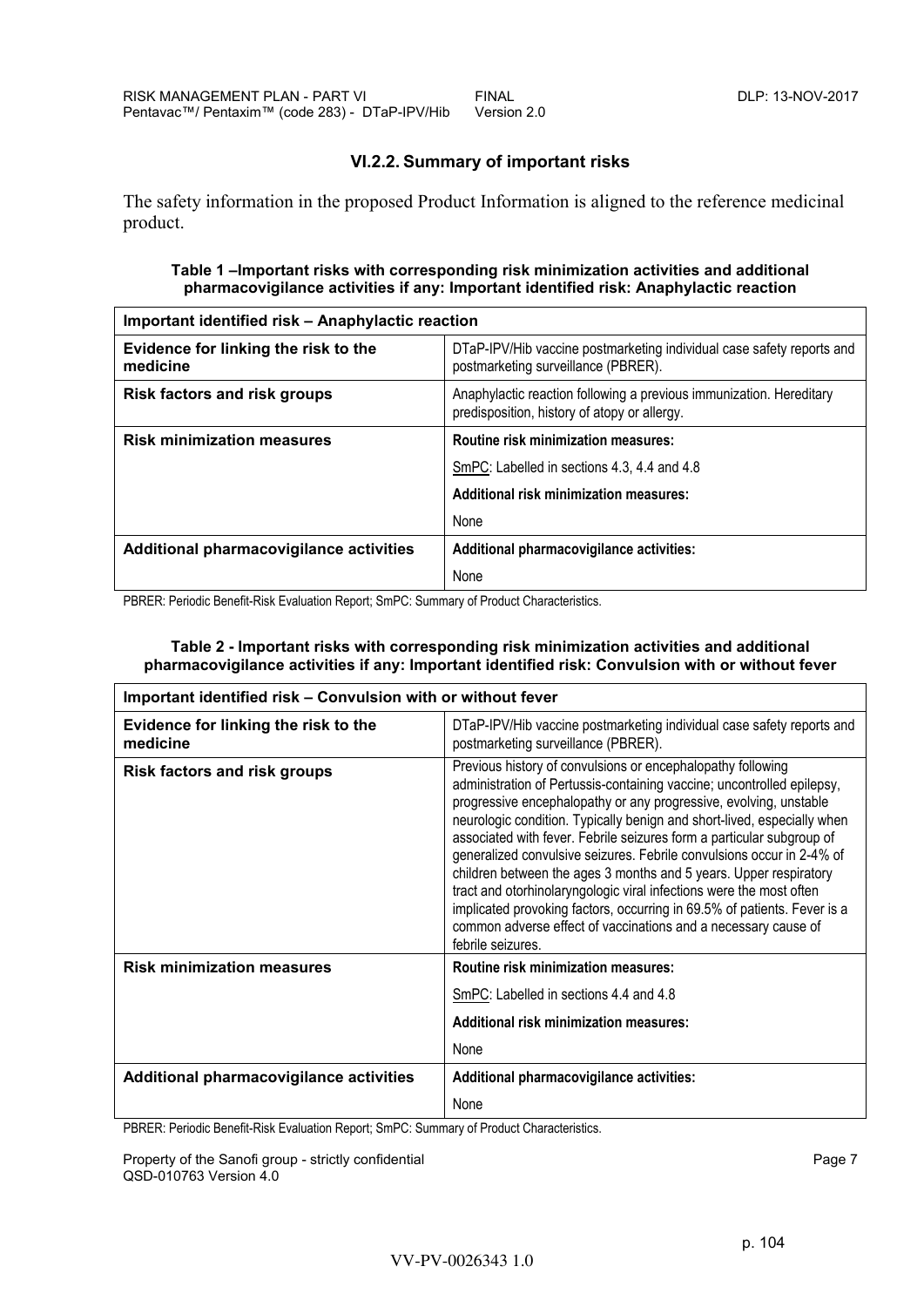#### <span id="page-7-0"></span>**Table 3 - Important risks with corresponding risk minimization activities and additional pharmacovigilance activities if any: Important identified risk: Hypotonic-Hyporesponsive Episode (HHE)**

| Important identified risk - Hypotonic-Hyporesponsive Episode (HHE)* |                                                                                                                                                                                                                                                                                                                                 |
|---------------------------------------------------------------------|---------------------------------------------------------------------------------------------------------------------------------------------------------------------------------------------------------------------------------------------------------------------------------------------------------------------------------|
| Evidence for linking the risk to the<br>medicine                    | DTaP-IPV/Hib vaccine postmarketing individual case safety reports and<br>postmarketing surveillance (PBRER).                                                                                                                                                                                                                    |
| <b>Risk factors and risk groups</b>                                 | HHE is characterized by sudden onset, in a child under 2 years of age,<br>of reduced muscle tone, and hyporesponsiveness, and change of skin<br>colour (pallor or cyanosis). Usually, with combination vaccine, HHE is<br>more commonly observed after the primary immunization series and<br>particularly after the first dose |
| <b>Risk minimization measures</b>                                   | Routine risk minimization measures:                                                                                                                                                                                                                                                                                             |
|                                                                     | SmPC: Labelled in sections 4.4 and 4.8                                                                                                                                                                                                                                                                                          |
|                                                                     | Additional risk minimization measures:                                                                                                                                                                                                                                                                                          |
|                                                                     | None                                                                                                                                                                                                                                                                                                                            |
| Additional pharmacovigilance activities                             | Additional pharmacovigilance activities:                                                                                                                                                                                                                                                                                        |
|                                                                     | None                                                                                                                                                                                                                                                                                                                            |

PBRER: Periodic Benefit-Risk Evaluation Report; SmPC: Summary of Product Characteristics.

#### **Table 4 - Important risks with corresponding risk minimization activities and additional pharmacovigilance activities if any: Important potential risk: Guillain-Barré Syndrome**

| Important identified risk - Guillain-Barré Syndrome |                                                                                                                                                                                                                                                                                                                                                                                                                                                           |
|-----------------------------------------------------|-----------------------------------------------------------------------------------------------------------------------------------------------------------------------------------------------------------------------------------------------------------------------------------------------------------------------------------------------------------------------------------------------------------------------------------------------------------|
| Evidence for linking the risk to the<br>medicine    | DTaP-IPV/Hib vaccine postmarketing individual case safety reports<br>and postmarketing surveillance (PBRER).                                                                                                                                                                                                                                                                                                                                              |
| <b>Risk factors and risk groups</b>                 | Preceding infection (especially respiratory or gastrointestinal)<br>History of GBS within 6 weeks of a previous vaccine administration<br>with the same antigens. Believed autoimmune disorder, with<br>generation of autoimmune antibodies with cross-reactivity to epitopes<br>on peripheral nerves and nerve roots. Possible association with<br>tetanus-toxoid containing vaccines per USA IOM analysis; not<br>confirmed in epidemiologic studies(1) |
| <b>Risk minimization measures</b>                   | <b>Routine risk minimization measures:</b>                                                                                                                                                                                                                                                                                                                                                                                                                |
|                                                     | SmPC: Labelled in section 4.4 and 4.8                                                                                                                                                                                                                                                                                                                                                                                                                     |
|                                                     | Additional risk minimization measures:                                                                                                                                                                                                                                                                                                                                                                                                                    |
|                                                     | None                                                                                                                                                                                                                                                                                                                                                                                                                                                      |
| Additional pharmacovigilance activities             | Additional pharmacovigilance activities:                                                                                                                                                                                                                                                                                                                                                                                                                  |
|                                                     | None                                                                                                                                                                                                                                                                                                                                                                                                                                                      |

PBRER: Periodic Benefit-Risk Evaluation Report; SmPC: Summary of Product Characteristics.

Property of the Sanofi group - strictly confidential Page 8 QSD-010763 Version 4.0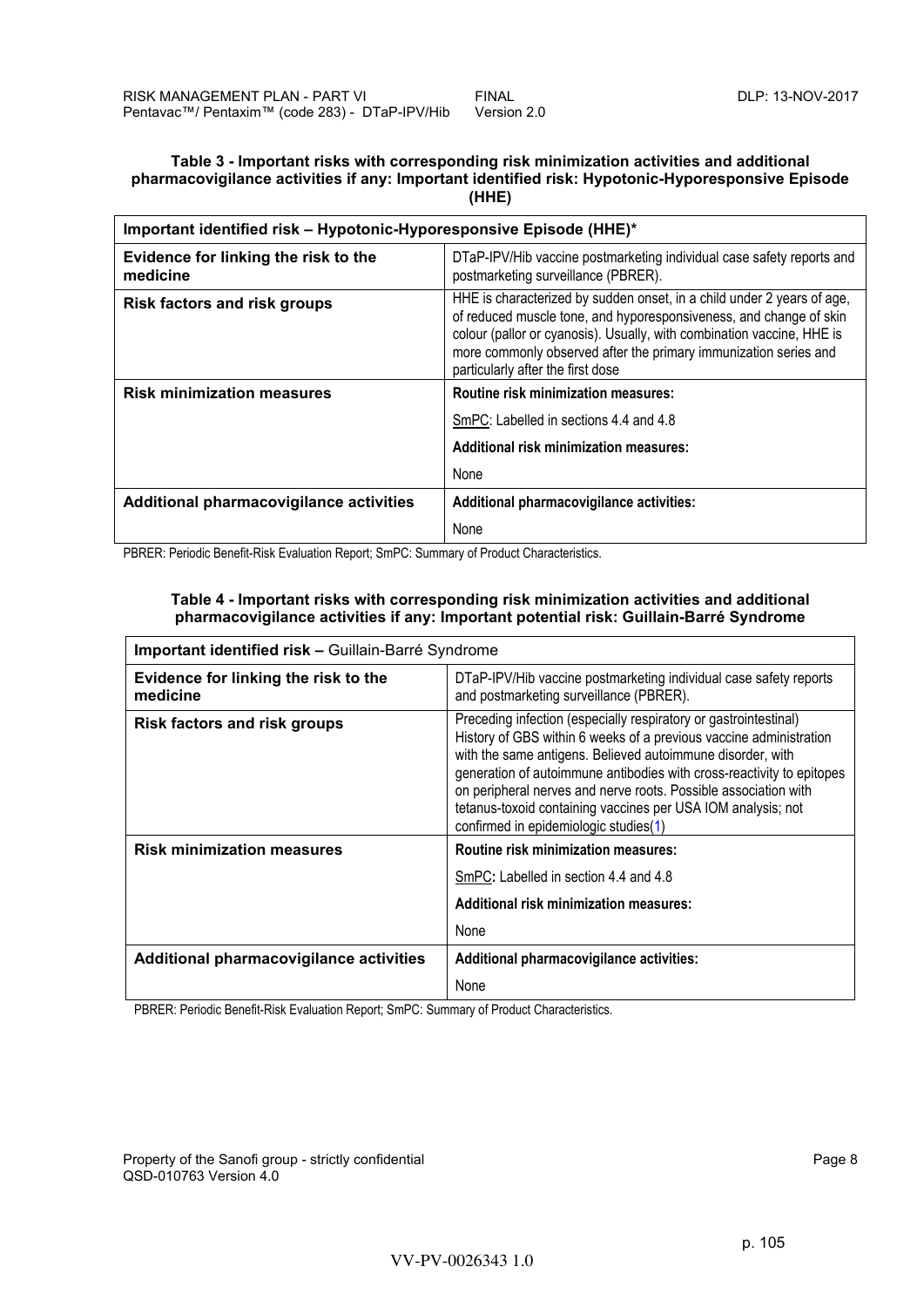#### <span id="page-8-0"></span>**Table 5 - Important risks with corresponding risk minimization activities and additional pharmacovigilance activities if any: Important potential risk: Brachial neuritis**

| Important identified risk - Brachial neuritis    |                                                                                                                                                                                                                                                                                                                                                                                                                                                                     |
|--------------------------------------------------|---------------------------------------------------------------------------------------------------------------------------------------------------------------------------------------------------------------------------------------------------------------------------------------------------------------------------------------------------------------------------------------------------------------------------------------------------------------------|
| Evidence for linking the risk to the<br>medicine | DTaP-IPV/Hib vaccine postmarketing individual case safety reports<br>and postmarketing surveillance (PBRER).                                                                                                                                                                                                                                                                                                                                                        |
| <b>Risk factors and risk groups</b>              | History of brachial neuritis within 6 weeks of a previous vaccine<br>administration with the same antigens.                                                                                                                                                                                                                                                                                                                                                         |
|                                                  | Although brachial neuritis is mainly a disease of young adults, a few<br>cases have been described in children. Most cases in children are<br>sporadic, some are related to a hereditary disposition, and only a few<br>cases have followed immunization for diphtheria, tetanus and<br>pertussis (DTP). Brachial neuritis following tetanus toxoid<br>immunization has been reported in adults. Other non-vaccine causes<br>include infection and trauma. $(1)(2)$ |
| <b>Risk minimization measures</b>                | <b>Routine risk minimization measures:</b>                                                                                                                                                                                                                                                                                                                                                                                                                          |
|                                                  | SmPC: Labelled in section 4.4 and 4.8                                                                                                                                                                                                                                                                                                                                                                                                                               |
|                                                  | Additional risk minimization measures:                                                                                                                                                                                                                                                                                                                                                                                                                              |
|                                                  | None                                                                                                                                                                                                                                                                                                                                                                                                                                                                |
| Additional pharmacovigilance activities          | Additional pharmacovigilance activities:                                                                                                                                                                                                                                                                                                                                                                                                                            |
|                                                  | None                                                                                                                                                                                                                                                                                                                                                                                                                                                                |

PBRER: Periodic Benefit-Risk Evaluation Report; SmPC: Summary of Product Characteristics.

#### **Table 6 - Important risks with corresponding risk minimization activities and additional pharmacovigilance activities if any: Important potential risk: Encephalopathy/ Encephalitis**

| Important identified risk -Encephalopathy/ Encephalitis |                                                                                                              |
|---------------------------------------------------------|--------------------------------------------------------------------------------------------------------------|
| Evidence for linking the risk to the<br>medicine        | DTaP-IPV/Hib vaccine postmarketing individual case safety reports<br>and postmarketing surveillance (PBRER). |
| <b>Risk factors and risk groups</b>                     | Existing or potential neurological condition.                                                                |
| <b>Risk minimization measures</b>                       | <b>Routine risk minimization measures:</b>                                                                   |
|                                                         | SmPC: Labelled in section 4.3                                                                                |
|                                                         | Additional risk minimization measures:                                                                       |
|                                                         | None                                                                                                         |
| Additional pharmacovigilance activities                 | Additional pharmacovigilance activities:                                                                     |
|                                                         | None                                                                                                         |

PBRER: Periodic Benefit-Risk Evaluation Report; SmPC: Summary of Product Characteristics.

Property of the Sanofi group - strictly confidential Page 9 QSD-010763 Version 4.0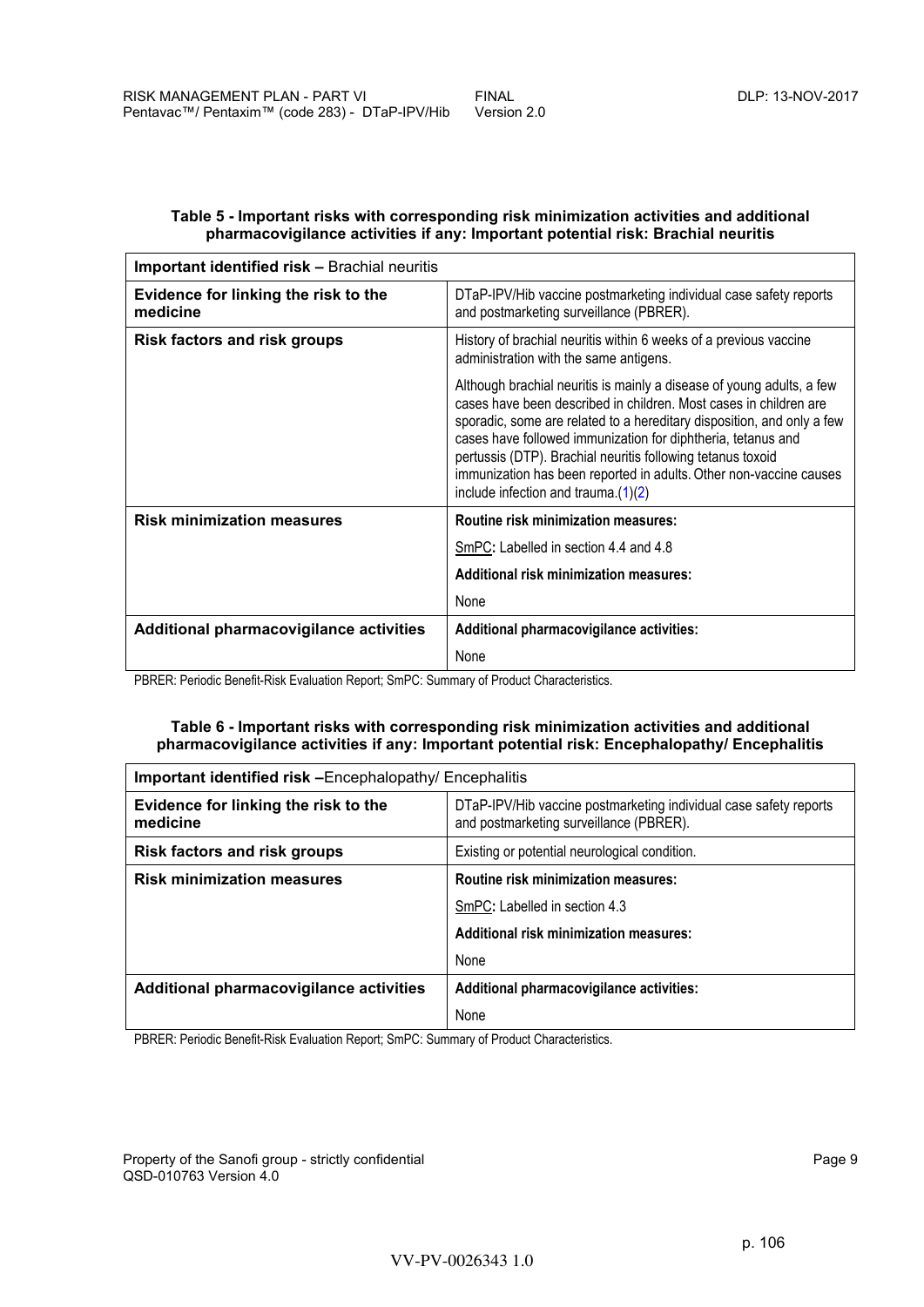#### <span id="page-9-0"></span>**Table 7 - Missing information with corresponding risk minimization activities and additional pharmacovigilance activities if any: Age groups: infants below 6 weeks of age and children above 2 years of age.**

| Missing information - Age groups: infants below 6 weeks of age and children above 2 years of age. |                                                                                                                                                                                                                                                        |
|---------------------------------------------------------------------------------------------------|--------------------------------------------------------------------------------------------------------------------------------------------------------------------------------------------------------------------------------------------------------|
| <b>Risk minimization measures</b>                                                                 | To date, infants below 6 weeks of age and children above 2 years<br>of age ares event under close monitoring through routine<br>Pharmacovigilance activities.<br>Routine risk minimization measures:<br>None<br>Additional risk minimization measures: |
|                                                                                                   | None                                                                                                                                                                                                                                                   |
| Additional pharmacovigilance activities                                                           | Additional pharmacovigilance activities:                                                                                                                                                                                                               |
|                                                                                                   | None                                                                                                                                                                                                                                                   |

PBRER: Periodic Benefit-Risk Evaluation Report; SmPC: Summary of Product Characteristics.

#### **Table 8 - Missing information with corresponding risk minimization activities and additional pharmacovigilance activities if any: Missing information: Special groups: subjects with immunodepression (immunodeficiency), thrombocytopenia or bleeding disorders, history of severe prematurity**

| Missing information - Special groups: subjects with immunodepression (immunodeficiency),<br>thrombocytopenia or bleeding disorders, history of severe prematurity |                                                                                                                        |  |
|-------------------------------------------------------------------------------------------------------------------------------------------------------------------|------------------------------------------------------------------------------------------------------------------------|--|
| <b>Risk minimization measures</b>                                                                                                                                 | Routine risk minimization measures:<br>SmPC: Labelled in section 4.4<br>Additional risk minimization measures:<br>None |  |
| Additional pharmacovigilance activities                                                                                                                           | Additional pharmacovigilance activities:<br>None                                                                       |  |

PBRER: Periodic Benefit-Risk Evaluation Report; SmPC: Summary of Product Characteristics

#### **Table 9 - Missing information with corresponding risk minimization activities and additional pharmacovigilance activities if any: Missing information: Special groups: subjects with chronic illness**

| Missing information - Special groups: subjects with chronic illnesses |                                                                                                                                                                                                                                     |
|-----------------------------------------------------------------------|-------------------------------------------------------------------------------------------------------------------------------------------------------------------------------------------------------------------------------------|
| <b>Risk minimization measures</b>                                     | To date, subjects with chronic illnesses are events under close<br>monitoring through routine Pharmacovigilance activities.<br><b>Routine risk minimization measures:</b><br>None<br>Additional risk minimization measures:<br>None |
| Additional pharmacovigilance activities                               | Additional pharmacovigilance activities:                                                                                                                                                                                            |
|                                                                       | None                                                                                                                                                                                                                                |

PBRER: Periodic Benefit-Risk Evaluation Report; SmPC: Summary of Product Characteristics

Property of the Sanofi group - strictly confidential Page 10 QSD-010763 Version 4.0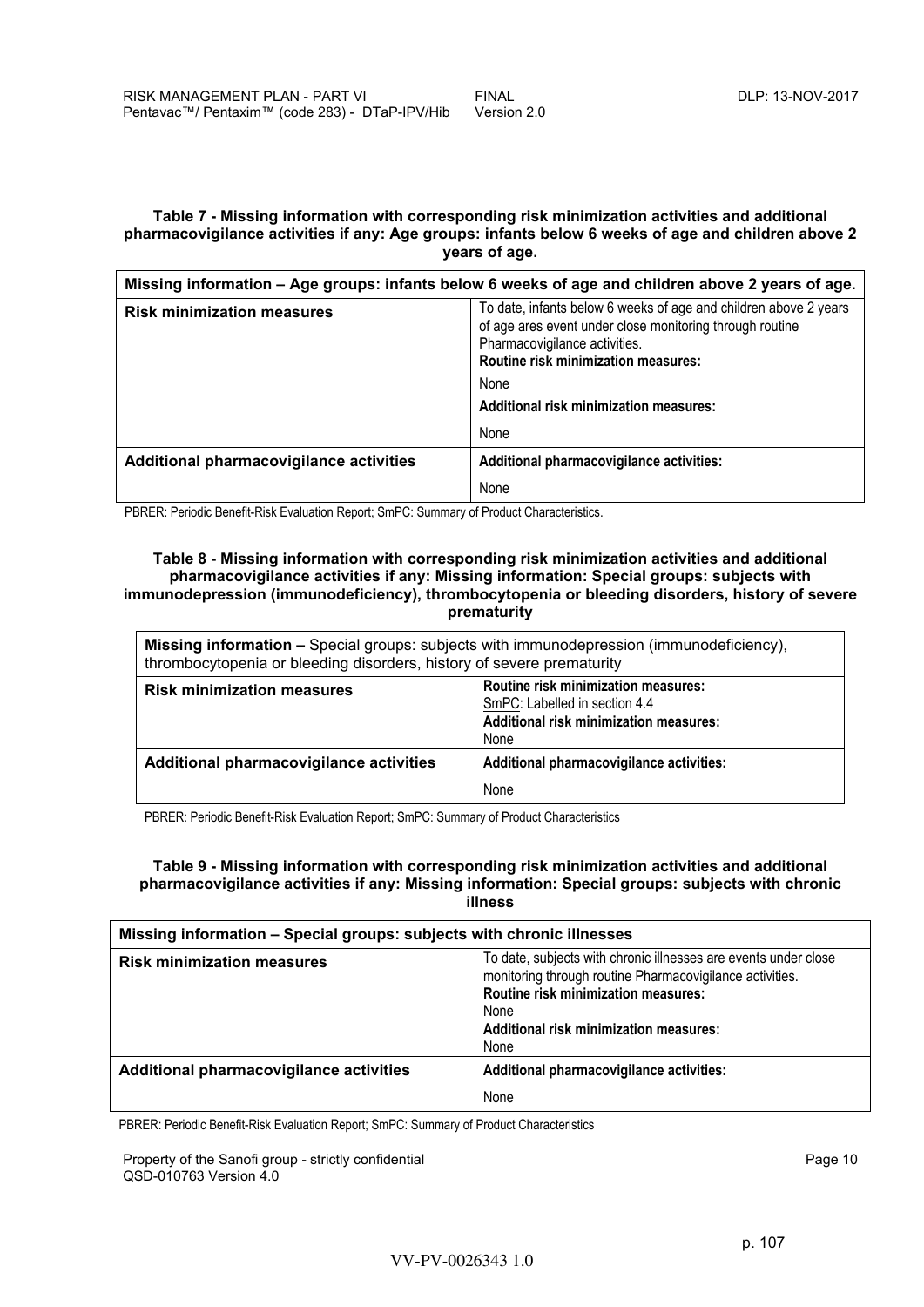#### <span id="page-10-0"></span>**Table 10 - Missing information with corresponding risk minimization activities and additional pharmacovigilance activities if any: Missing information:** Special groups: Populations with genetic polymorphism

| Missing information – Special groups: Populations with genetic polymorphism |                                                                                                                                                                                                                                           |  |
|-----------------------------------------------------------------------------|-------------------------------------------------------------------------------------------------------------------------------------------------------------------------------------------------------------------------------------------|--|
| <b>Risk minimization measures</b>                                           | To date, populations with genetic polymorphism are events under<br>close monitoring through routine Pharmacovigilance activities.<br><b>Routine risk minimization measures:</b><br>None<br>Additional risk minimization measures:<br>None |  |
| Additional pharmacovigilance activities                                     | Additional pharmacovigilance activities:                                                                                                                                                                                                  |  |
|                                                                             | None                                                                                                                                                                                                                                      |  |

PBRER: Periodic Benefit-Risk Evaluation Report; SmPC: Summary of Product Characteristics

#### **Table 11 - Missing information with corresponding risk minimization activities and additional pharmacovigilance activities if any: Missing information: Waning of protection with regard to the acellular pertussis component of the vaccine.**

| vaccine.                                | Missing information – Waning of protection with regard to the acellular pertussis component of the          |
|-----------------------------------------|-------------------------------------------------------------------------------------------------------------|
| <b>Risk minimization measures</b>       | To date, waning of protection is an event under monitoring through<br>routine Pharmacovigilance activities. |
|                                         | <b>Routine risk minimization measures:</b>                                                                  |
|                                         | None                                                                                                        |
|                                         | Additional risk minimization measures:                                                                      |
|                                         | None                                                                                                        |
| Additional pharmacovigilance activities | Additional pharmacovigilance activities:                                                                    |
|                                         | None                                                                                                        |

PBRER: Periodic Benefit-Risk Evaluation Report; SmPC: Summary of Product Characteristics

## **VI.2.3. Post-authorisation development plan**

## *VI.2.3.1. Studies which are conditions of the marketing authorization*

There are no studies which are conditions of the marketing authorization or specific obligation of DTaP-IPV/Hib vaccine.

## *VI.2.3.2. Other studies in post-authorisation development plan*

There are no studies required for DTaP-IPV/Hib vaccine.

Property of the Sanofi group - strictly confidential Page 11 and 200 and 200 and 200 and 200 and 200 and 200 and 200 and 200 and 200 and 200 and 200 and 200 and 200 and 200 and 200 and 200 and 200 and 200 and 200 and 200 a QSD-010763 Version 4.0